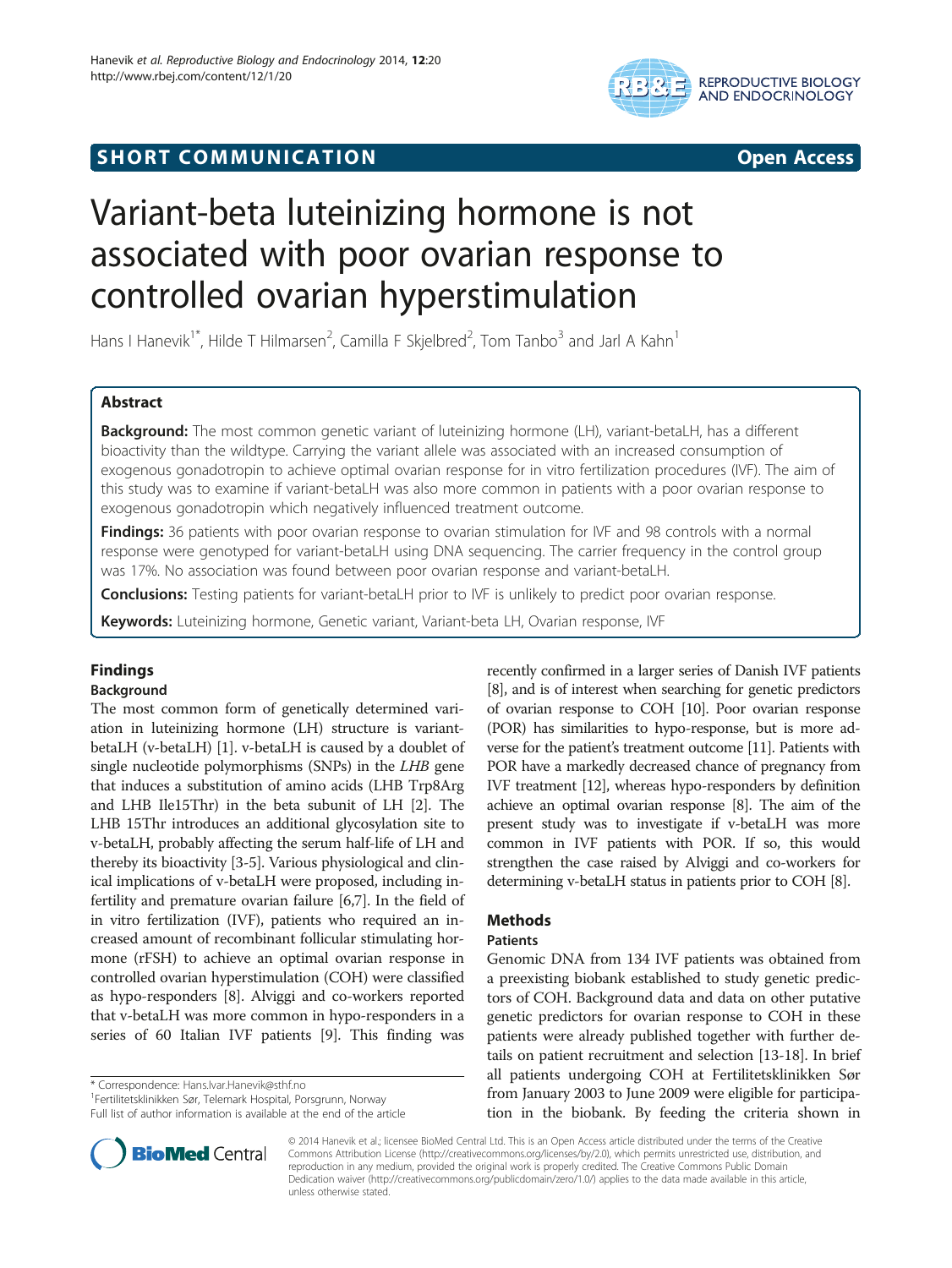<span id="page-1-0"></span>Table 1 into the patient database, patients were retrospectively classified as having had a normal or poor ovarian response. The potential participants' patient files were then checked manually for accuracy of information in the database, and a total of 338 patients were asked to contribute to the biobank by signing a consent form and delivering a blood sample. For all patients in the present study COH was by gonadotropic releasing hormone (GnRH) agonist mid luteal phase down regulation and rFSH (Puregon®, Merck, NJ, USA or Gonal-F®, Merck-Serono, Geneva, Switzerland). The standard starting dose of rFSH was 150 IU/day. Patients who were judged by clinicians to be at risk for POR had their starting dose adjusted without any specific standard of adjustment. During COH the ovarian response to COH was evaluated by ultrasound, and the dose of gonadotropin adjusted if necessary. Ovulation induction was by injection of urine-based or recombinant human chorionic gonadotropin (hCG) when at least one follicle had a mean diameter of 17 mm. Oocyte retrieval took place 34–36 hours after hCG injection. Available for the present study were 36 POR patients, and 98 controls with a normal ovarian response to COH.

## Genotyping

Genotyping was done by DNA sequencing. Genomic DNA was isolated from peripheral blood according to standard procedures using EZ1 BioRobot (QIAGEN) and stored at −20°C. Each PCR-reaction contained 50 ng of genomic DNA, 0.20 M of each primer, 1x AccuPrime PCR buffer II (Invitrogen), 0.60 U AccuPrime Taq DNA polymerase (Invitrogen) and milliQ  $H_2O$  to a final volume of 12.5 l. Primer sequences used: LHB F 5′-GGG TGA AGC AGT GTC CTT GT-3′ and LHB R 5′-GAA GAG GAG GCC TGA GAG TT-3′ [\[2\]](#page-3-0). Cycling conditions were: 95C for 5 min, then 35 cycles of 95C for 30 s, 65C for 30 s and 72C for 30 s, then 72C for 10 min, then  $4C \approx$ . The primers amplified most of exon 2 and 3 of LHB and gave a

|  | Table 1 Inclusion- and exclusion criteria |
|--|-------------------------------------------|
|--|-------------------------------------------|

specific PCR-product excluding the homologous CGB genes (verified by gel electrophoresis and blast of sequence). The PCR-products were sequenced in both directions using BigDye Terminator kit v.3.1 (Applied Biosystems) and an ABI3130xl Genetic Analyzer (Applied Biosystems) according to the manufacturer's procedures. The sequences were aligned to LHB RefSeq NG\_011464.1 [\[19](#page-3-0)] using SeqScape v.2.6 software (Applied Biosystems). Samples were analysed in the order they arrived at the lab, often giving samples from both groups of patients in each run. Repeated sequencing of a random 16% subset yielded 100% identical sequences.

# **Statistics**

Sample size was limited to 36 cases and 98 controls by the study-design. Chi-square statistics were used for comparison of carrier and allele frequency of v-betaLH. Prior data indicated that the carrier frequency among controls was 0.11 [[8\]](#page-3-0). If the true carrier frequency among cases was threefold, 0.33, then the null hypothesis that the carrier frequency for cases and controls were equal would be rejected with probability (power) 0.82 [[20](#page-3-0)]. Other comparisons between groups were by student's t-test or chisquare. For all comparisons differences between groups were considered statistically significant if reaching a pvalue of  $< 0.05$ .

# Results

Table [2](#page-2-0) shows the clinical and genetic data for the two groups. The background data included in the table were already published [\[13](#page-3-0)-[18\]](#page-3-0). LHB Trp8Arg and LHB Ile15Thr were in complete linkage disequilibrium and were denominated v-betaLH. There were no significant differences in carrier frequency or allelic frequency of vbetaLH between groups. The only homozygous carrier was in the control group.

|                                             | Poor ovarian response                            | <b>Controls</b>                          |  |
|---------------------------------------------|--------------------------------------------------|------------------------------------------|--|
| Inclusion-criteria:                         |                                                  |                                          |  |
| IU of rFSH per day                          | 150-200                                          | 150-200                                  |  |
| No. of oocytes obtained by oocyte retrieval | $\leq$ 3                                         | $5 - 13$                                 |  |
| <b>Exclusion-criteria:</b>                  |                                                  |                                          |  |
| IU of rFSH per day                          | $< 150$ or $> 200$                               | $< 150$ or $> 200$                       |  |
| Age                                         | $> 40$ years                                     | $> 40$ years                             |  |
| Other                                       | Polycystic ovary syndrome                        | As for poor ovarian response.            |  |
|                                             | Previous adnexal surgery                         | Present or previous signs of moderate or |  |
|                                             | Ovarian endometriosis or other<br>ovarian tumour | severe ovarian hyperstimulation syndrome |  |
|                                             | Hypogonadism                                     |                                          |  |
|                                             | Ovarian cysts $>$ 3 cm                           |                                          |  |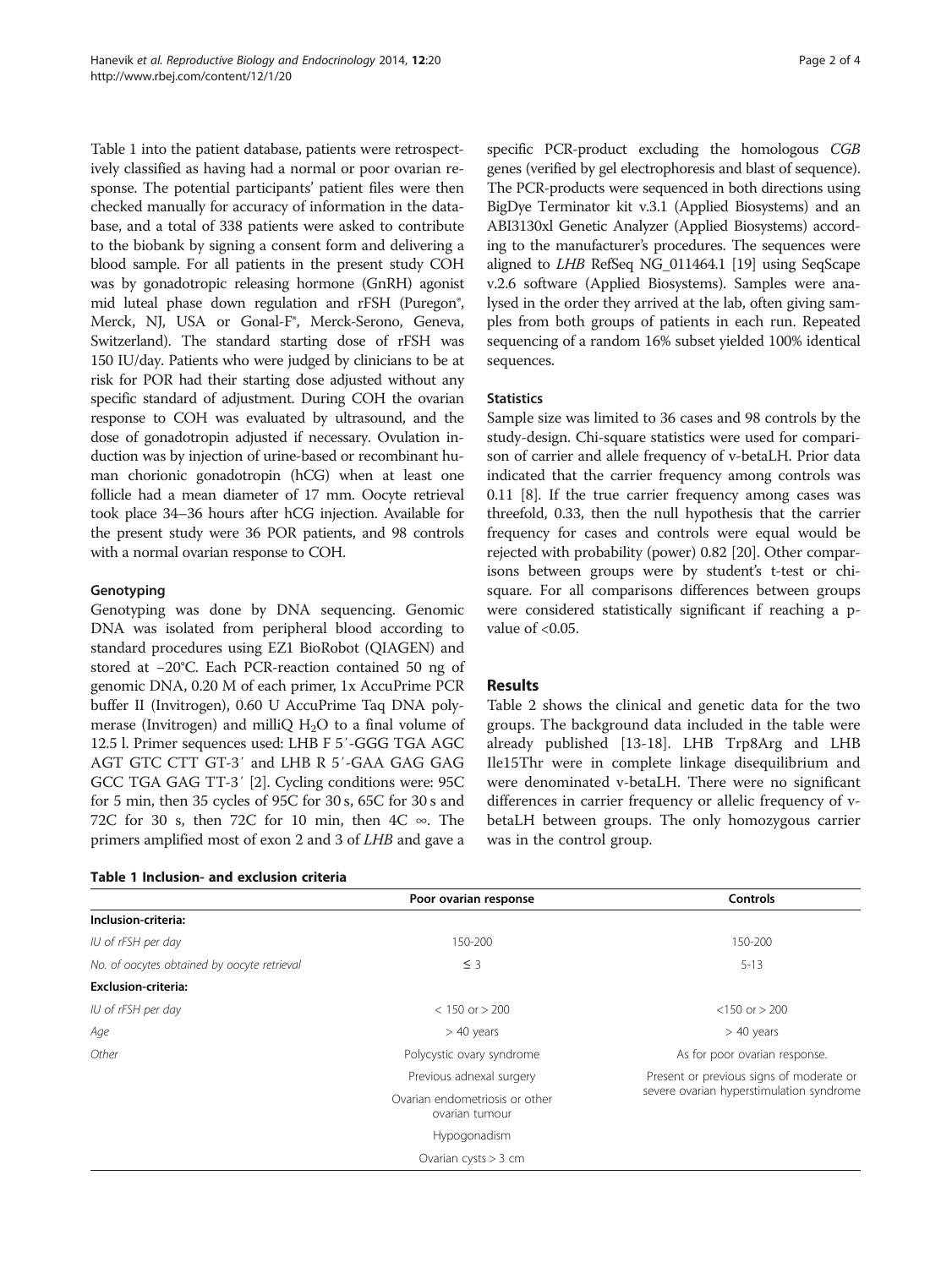## <span id="page-2-0"></span>Table 2 Clinical and genetic data

| Characteristic                                          | Poor ovarian response ( $n = 36$ ) | Controls $(n = 98)$ |
|---------------------------------------------------------|------------------------------------|---------------------|
| Age mean (95% CI)                                       | $34.0^{b}$ (32.8-35.3)             | 32.4 (31.9-32.8)    |
| BMI (kg/m <sup>2</sup> ) mean (95% CI)                  | $26.5^{\mathrm{b}}$ (24.3-28.7)    | 23.8 (23.1-24.5)    |
| No. of patients of other ethnicities than Caucasian (%) | 3(8.3)                             | 4(4.1)              |
| First time COH (%)                                      | 32 (88.9)                          | 83 (84.7)           |
| Early follicular phase s-FSH $^a$ mean (95% CI)         | $6.0$ (5.3-6.7)                    | $5.8(5.4-6.3)$      |
| First dose of rFSH (IU) mean (95% CI)                   | 160 (152-168)                      | 159 (155-162)       |
| Duration of rFSH medication (Days) mean (95% CI)        | $10.8(10.2 - 11.3)$                | $10.9(10.8-11.1)$   |
| Total dose of rFSH (IU) mean (95% CI)                   | 1739 (1616-1863)                   | 1738 (1692-1784)    |
| Oocytes retrieved mean (95% CI)                         | $1.5b$ (1.1-2.0)                   | $9.0(8.5-9.5)$      |
| No. of embryos transferred mean (95% CI)                | $0.6^{\rm b}$ (0.4-0.9)            | $1.6(1.5-1.7)$      |
| Live births (% of started COH)                          | $2^{b}$ (6)                        | 45 (46)             |
| No. of patients with v-betaLH (%)                       | 4(11)                              | 17(17)              |
| No. of alleles with v-betaLH (%)                        | 4(6)                               | 18(9)               |

<sup>a</sup>Not registered for all patients. N registered for the respective groups: 32, 76.

<sup>b</sup>Statistically significant (p-value of <0.05) difference compared to controls by student's t-test or chi square.

## **Discussion**

The present data are, to our knowledge, the first to estimate the prevalence of v-betaLH in a Norwegian population. A carrier frequency of 17% amongst normal responders to COH in an IVF population is comparable to 11% in a similar Danish IVF population [\[8](#page-3-0)]. In unselected populations a wide variation of v-betaLH carrier frequency was reported ranging from 42% in Finnish Lapps through 19% in Swedes to 7% in Hispanics in the USA [\[1](#page-3-0)]. No association was found between POR and v-betaLH in this study. This finding is in accordance with the only reported genome wide association study concerning ovarian response to COH [\[21\]](#page-3-0). Alviggi and co-workers [\[8](#page-3-0)] suggested that IVF patients with v-betaLH lack sufficient LH activity to adequately support FSH activity in multiple follicular development, leading to hypo-response to COH as defined above. The present results suggest that the decreased ovarian response in POR patients may require a different explanation, and point to the question of whether ovarian response to COH declines gradually from normal via hypo to poor, or if the three should be considered separate situations altogether [\[22\]](#page-3-0). The hypothesis proposed by Alviggi and co-workers [\[8](#page-3-0)], that carriers of v-betaLH could benefit from exogenous LH in their COH, seems unlikely to apply to POR patients from the present results; however, a different study design is required to test this properly.

Differences in numbers of oocytes retrieved, embryos transferred and live births were as expected from the inclusion- and exclusion criteria. There were no differences between groups regarding the FSH receptor SNPs reported to influence ovarian response to COH (data not shown). The control group was also not matched to the POR group, leading to differences in age and BMI between groups. Albeit small, these differences are a possible confounder in the study inasmuch as BMI was reported to influence ovarian response to COH [\[23\]](#page-3-0) and the risk of POR increases with age [[11](#page-3-0)]. The use of rFSH was similar between groups, reflecting that POR was unexpected by clinicians for the patients in the POR-group.

All COHs in this study, as in the studies by Alviggi and co-workers [[8,9](#page-3-0)], were by GnRH agonist mid luteal phase down regulation. Whether v-betaLH is associated with hypo-response or POR in an antagonist protocol is unknown. However, the low endogenous level of LH in agonist cycles could arguably make v-betaLH more influential in agonist than antagonist cycles.

Genotype data from the same patients regarding other signaling systems of importance in ovarian physiology and their association with ovarian response to COH were presented earlier [[13-18](#page-3-0)]. This raises the question of multiple testing in genetic association studies. However, as the present study showed negative results, concerns over false positive findings were unwarranted.

The present study had two main limitations; sample size and inclusion criteria. The above sample size calculations show that the study had adequate power to find a difference between groups if v-betaLH prevalence was three times higher in the POR group than in controls. A study with more patients could have detected smaller differences between groups. However, to avoid a high rate of false negatives when applying v-betaLH as a predictor of POR, a high prevalence of v-betaLH in the POR group is required.

The inclusion criteria for POR patients did not comply with ESHRE's Bologna criteria [\[11\]](#page-3-0). The criteria for POR found in Table [1](#page-1-0) were set to identify patients in which POR came unexpectedly, as it is in these patients that novel predictors of ovarian response could be most useful. Also the criteria in Table [1](#page-1-0) assured that the patients included had